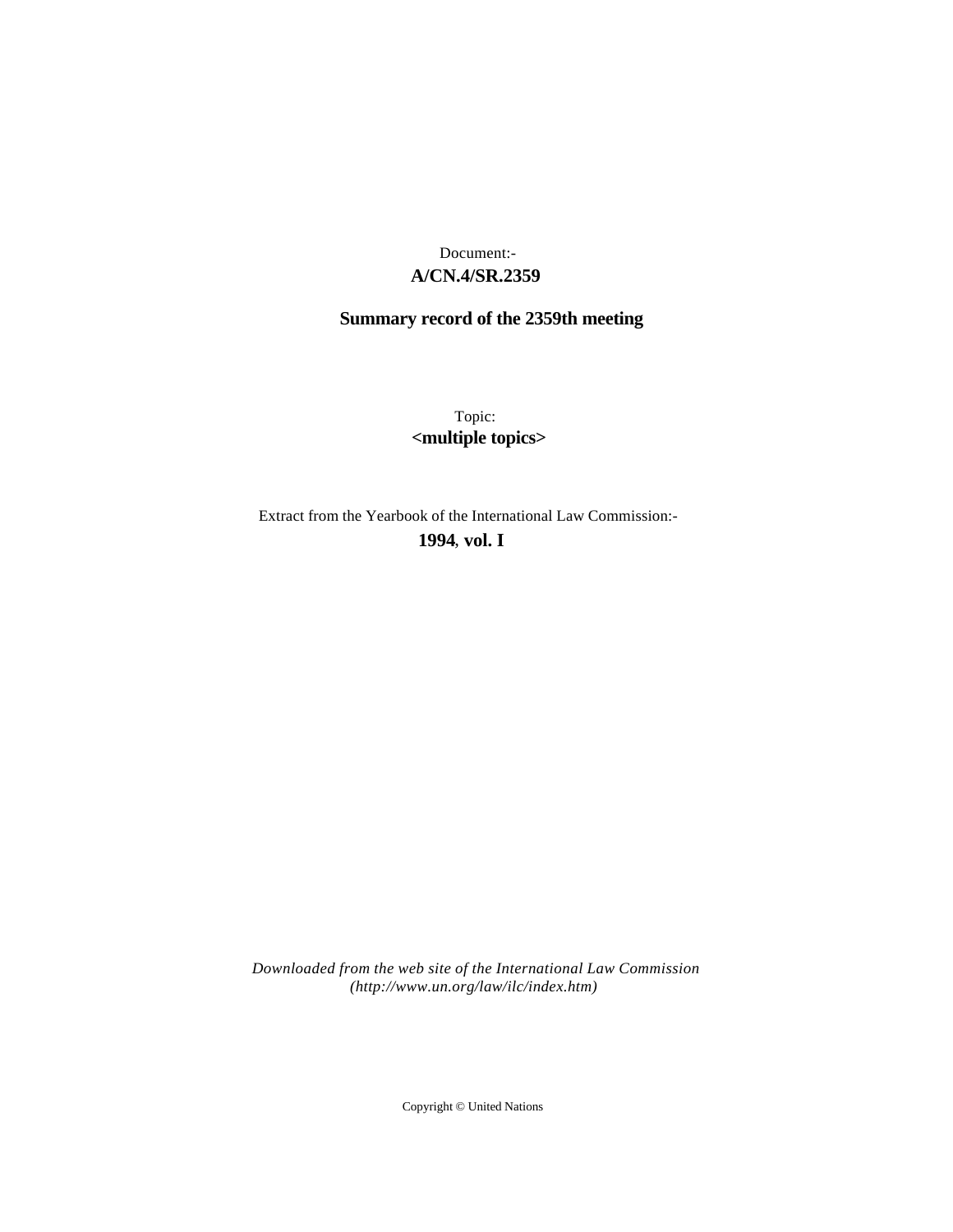falling within the exclusive competence of the Council there might be indications that a crime under the statute had been committed, and in those circumstances the court should have the right to act.

*The meeting rose at 1.05 p.m.*

## **2359th MEETING**

*Wednesday, 29 June 1994, at 10.10 a.m.*

#### *Chairman:* Mr. Vladlen VERESHCHETIN

*Present:* Mr. Al-Khasawneh, Mr. Barboza, Mr. Bowett, Mr. Calero Rodrigues, Mr. Crawford, Mr. de Saram, Mr. Eiriksson, Mr. Fomba, Mr. Giiney, Mr. He, Mr. Kabatsi, Mr. Kusuma-Atmadja, Mr. Pambou-Tchivounda, Mr. Pellet, Mr. Sreenivasa Rao, Mr. Razafindralambo, Mr. Robinson, Mr. Rosenstock, Mr. Thiam, Mr. Tomuschat, Mr. Villagrán Kramer, Mr. Yankov.

**Draft Code of Crimes against the Peace and Security of Mankind<sup>1</sup>**  *(continued)* **(A/CN.4/457, sect. B, A/CN.4/458 and Add.1-8,<sup>2</sup> A/CN.4/460,<sup>3</sup> A/CN.4/ L.491 and Rev.l and 2 and Rev.2/Corr.l and Add.1-3, ILC(XLVI)/ICC/WP.3 and Add.1-2)**

[Agenda item 4]

REPORT OF THE WORKING GROUP ON A DRAFT STATUTE FOR AN INTERNATIONAL CRIMINAL COURT *(continued)*

1. The CHAIRMAN invited the Commission to resume its consideration of part three of the draft statute for an international criminal court, which was entitled "Jurisdiction of the Court" (A/CN.4/L.491).

2. Mr. KABATSI said that the revised draft statute was on the whole acceptable to him, but, like any product of a compromise, it was open to criticism. With regard to article 20 (Jurisdiction of the Court in respect of specified crimes), the wording of the first sentence of paragraph 1 could be interpreted to mean that the court could only be seized of the crimes listed in that paragraph. As ambiguity of that kind was to be avoided in the statute of an international criminal court, it would be advisable to make it clearer that the list of crimes was purely indicative. Furthermore, the crime of apartheid was admittedly covered by article 20, under paragraph 2 of the article; and the Working Group on a draft statute for an international criminal court, which had perhaps been too influenced by the statute of the International Tribunal for the Prosecution of Persons Responsible for Serious Violations of International Humanitarian Law Committed in the Territory of the Former Yugoslavia,<sup>4</sup> had apparently not given sufficient thought to the possibility of including it in the crimes listed in paragraph 1. The longawaited disappearance of apartheid in South Africa had perhaps also contributed to that omission, but it should not be forgotten that the crime of apartheid was one of the most horrible, that it could always resurface and that similar practices did exist elsewhere. Since many members of the Commission shared that view, the crime of apartheid should be included, in a spirit of compromise, as article 20, paragraph 1, subparagraph *(e).*

3. As to article 21 (Preconditions to the exercise of jurisdiction), he would have preferred the court to have a broader inherent jurisdiction. Genocide was, of course, the most horrendous crime and deserved special treatment on that account, but the court's inherent jurisdiction should be extended to practically all the crimes listed in article 20, paragraph 1, and to crimes against humanity in particular. The restrictions imposed by article 21 were, in his view, inappropriate for a court for which the international community had been waiting for so long. With regard to article 23 (Action by the Security Council), he would have been happier if any intervention by the Security Council could have been avoided. A limited involvement was none the less acceptable, under Chapter VII of the Charter of the United Nations, but paragraph 3 of the article amplified the Council's powers unduly. Even if it decided that a situation of aggression did exist and determined that certain persons should face trial, the right of veto could still have a blocking effect when it came to the decision to refer a case to the court. He therefore strongly advised that paragraph 3 should be deleted.

4. Mr. PELLET said he was surprised to find that the most fervent advocates of the creation of the court were endeavouring to divest its statute of substance. Although he was one of those who had certain reservations, with regard to the draft as a whole, he was trying to salvage what he could. His basic proposition was that the establishment of the court by treaty was open to criticism because it would turn the court into a club of righteous States when it was mankind as a whole that was concerned with the crimes in question and the entire international community that was shocked by those who committed such crimes. Apart from two provisions, part three of the revised draft statute accentuated the consensual approach which was a feature of the statute and which, in the case of that particular subject, was a serious defect. Not only would the court in principle be open only to the States parties to its statute, but in addition, only States, as very narrowly defined in article 21, paragraph 1 *(b),* could bring cases before it—a condition that was further strengthened in paragraph 2 of the same article. Moreover, those States must have adopted the optional clause accepting the jurisdiction of the court (art. 22), the only exception being the one that derived from article 21, paragraph 2, and article 22, paragraph 4, combined. Yet there was one very simple possibility for which, curiously, the statute did not provide, namely, the possibility of a State which had custody of the suspect or

<sup>&</sup>lt;sup>1</sup> For the text of the draft articles provisionally adopted on first reading, see *Yearbook . . . 1991,* vol. II (Part Two), pp. 94 *et seq.*

*<sup>2</sup>* Reproduced in *Yearbook . . . 1994,* vol. II (Part One).

 $3$  Ibid.

<sup>&</sup>lt;sup>4</sup> Hereinafter referred to as the "International Tribunal". For the statute, see document S/25704, annex.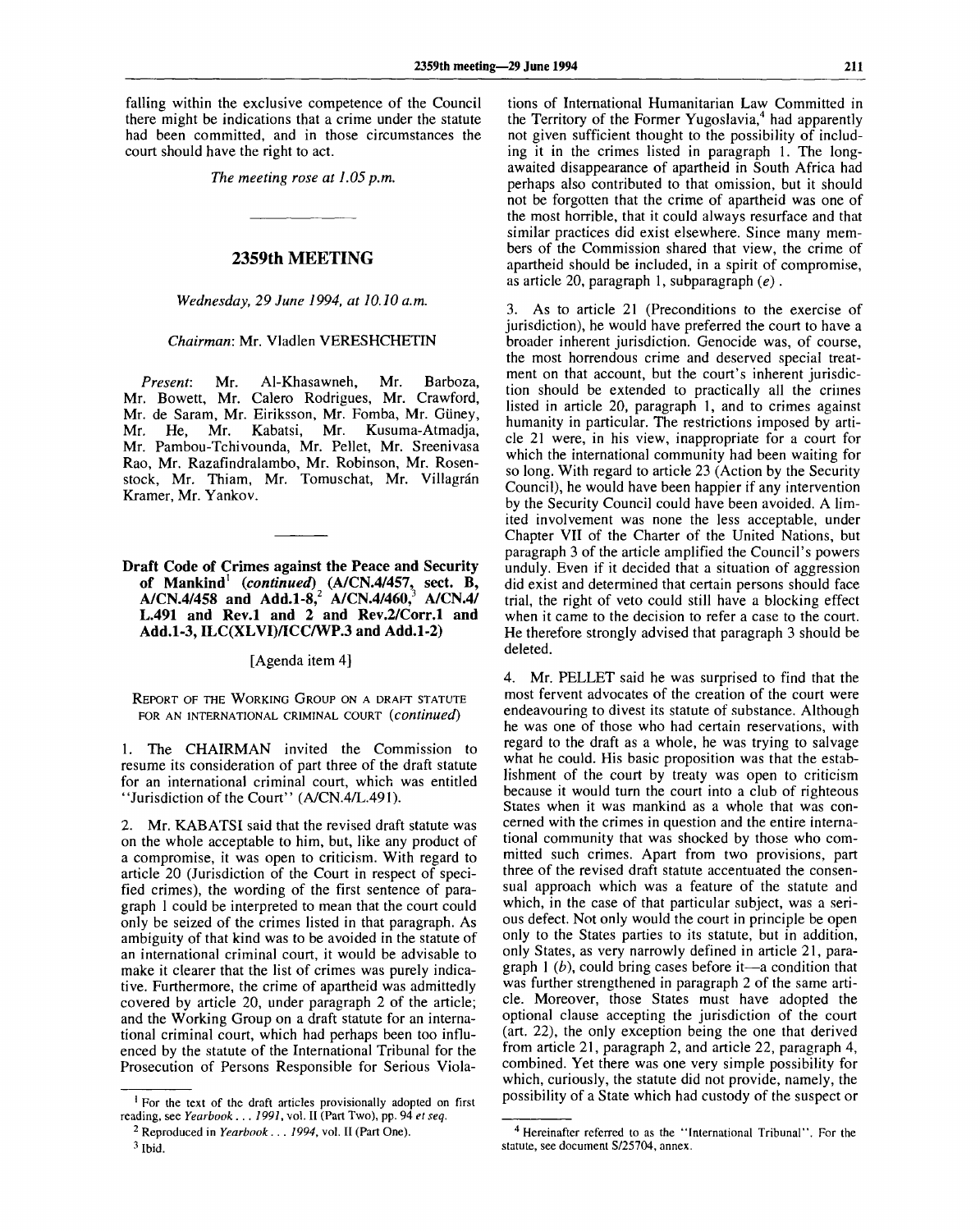on whose territory a crime had been committed wanting the case to be tried by an international criminal court. One could call to mind in that respect the Libyan Arab Jamahiriya, in the Lockerbie case,<sup>5</sup> Mexico, in United *States* v. *Alvarez-Machain,<sup>6</sup>* or even Panama in connection with *United States* v. *Noriega.<sup>1</sup>* In all those cases, each of which, incidentally, was different, the draft statute did not provide for the court's basic function as a "safety valve". Why create an international criminal court if, at the same time, everything was being done to ensure that no cases were ever brought before it?

5. For the court to be really useful, it must have jurisdiction in two kinds of situation. The first was one in which it was the wish of the States concerned, either in order to overcome an international crisis, as mentioned earlier, or for reasons of an essentially internal character, for instance, if certain Latin American States wanted, quite legitimately, to have drug traffickers tried before an international body. The draft statute as it stood closed the door on that possibility, unless multilateral conventions provided otherwise. The second situation arose in the case of particularly serious crimes which shocked the international community as a whole and were not punished by the territorial State. Article 20, paragraph 1, did, of course, confer jurisdiction on the court for four categories of crimes, but, in effect, that jurisdiction was immediately taken away by the ensuing articles, under which a voluntary act on the part of States was required—an act, in fact, if not in law, of the very States that were guilty or involved with the guilty parties. Part three, however, contained two positive provisions: article 21, paragraph 1 *(a),* and article 23, under which the consent of the State behind which guilty parties could shelter was not required. Oddly enough, it was precisely those two provisions that were the subject of the severest criticism, backed up by arguments that were not very sound. In short, his general view was that the court should have jurisdiction, first, automatically and without the special consent of any State, over a small number of crimes that concerned and threatened the international community as a whole, it being understood that certain safeguards were necessary; secondly, over such other international crimes as the States directly concerned might wish, acting either unilaterally or by agreement, to be tried by the court; and, thirdly, pursuant to certain protocols additional to existing multilateral conventions, including those listed in the annex, always provided that the States parties to those conventions acceded to a special protocol concluded to that effect.

6. With regard to article 20, the list in paragraph 1 was satisfactory. In paragraph  $1$  (c), however, there was no reason to drop the usual expression "laws and customs of war'' and to refer simply to the laws of war. The commentaries on that point were not very convincing; international law consisted, of course, of written instruments,

but also of custom. A question also arose with regard to the inclusion in the list of apartheid. While he was not indifferent to Mr. Robinson's forceful argument in support of its inclusion (2358th meeting), it would be of advantage only if crimes of apartheid could be prosecuted regardless of the consent of the State and regardless of whether or not the relevant Convention had been ratified. It was also because there must be no link between the suppression of the crime of apartheid and the Convention that there had been no support for the argument put forward by Mr. Crawford (ibid.) to explain why apartheid had not been included in the list in article 20, paragraph 1. Moreover, while the most fundamental crimes should, of course, be listed, the right place for the definition of those crimes was not in the statute of the court, but in the Code of Crimes against the Peace and Security of Mankind. So far as article 20, paragraph 2, was concerned, it would be infinitely preferable to provide for the court to have jurisdiction over such other internationally defined crimes as States might refer to it, but, in the case of the second ground of jurisdiction, without the crimes in question necessarily being exceptionally serious. He was thinking of the drug-trafficking problem.

7. With regard to article 21, some members recommended the deletion of paragraph 1 *(a),* whereas the spirit of that provision should, on the contrary, be extended to all the crimes listed in article 20, paragraph 1. It should be possible to prosecute all those crimes, perhaps with the addition of apartheid, irrespective of any consent by the State, failing which there would be no prosecutions at all. Safeguards were, of course, necessary and they already existed. Under articles 26 (Investigation of alleged crimes) and 27 (Commencement of prosecution), the prosecutor and the presidency had the power not to commence prosecutions or to abandon them. That protection could be augmented by other mechanisms. If the court was created by treaty, complaints could be examined by the authorities of the States parties, which would immediately dismiss any complaints that were obviously unfounded. If, as he hoped, the court was created by a resolution of the General Assembly, its General Committee could act as a "filter". The other part of article 21 should deal with referral of a case to the court unilaterally and by agreement. If that system were accepted, or at any rate proposed as an alternative, there would be no need for article 22.

There were two fundamental reasons why, whatever some members of the Commission said to the contrary, article 23 had a place in the draft statute: first, because, in that article, the jurisdiction of the court was not subordinated to the goodwill of the State internationally responsible; and secondly, because it was realistic and met a real need. If such a provision had existed, the Security Council would have been able to discharge its principal responsibility with regard to the maintenance of international peace and security without having had to set up the International Tribunal, for example. If that article was deleted while all those provisions of the draft that commanded full consensus were maintained, the result would be a paradoxical situation in which a totally unusable court would have been established, while at the same time the Security Council would be obliged to

<sup>5</sup>  *Questions of Interpretation and Application of the 1971 Montreal Convention arising from the Aerial Incident at Lockerbie (Libyan Arab Jamahiriya* v. *United Kingdom), Provisional Measures, Order of 14 April 1992, I.C.J. Reports 1992,* p. 3.

<sup>6</sup> For a summary, see *International Legal Materials* (Washington, D.C.), vol. XXXI, No. 4 (July 1992), pp. 900 *et seq.*

<sup>7</sup>  *Federal Supplement,* vol. 683, United States District Court for the Southern District of Florida (1988), pp. 1373 *et seq.*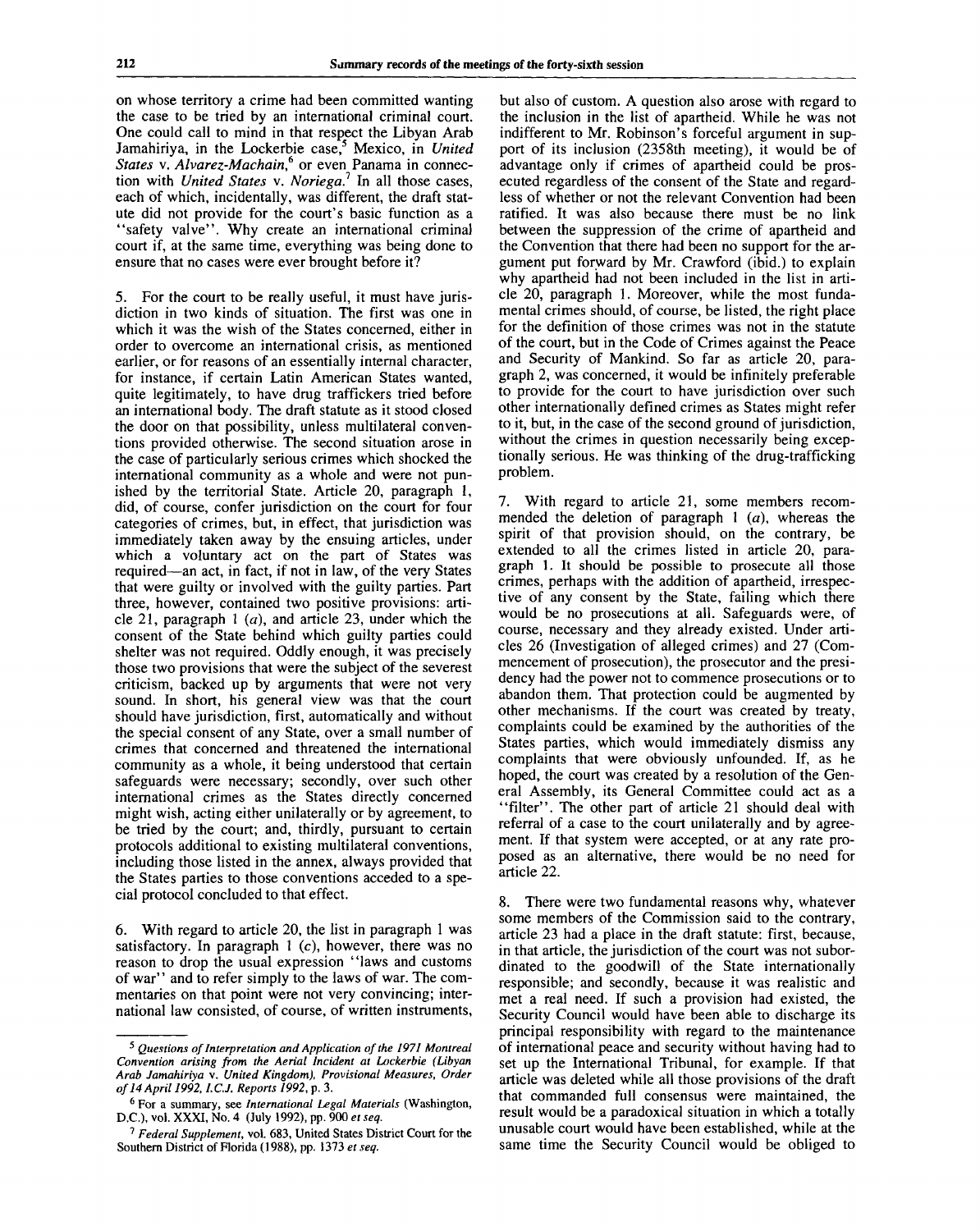increase the number of ad hoc organs with parallel jurisdiction and also, probably, with genuine efficacy.

9. Certainly, the shortcomings of the Security Council affected article 23: the five permanent members' power of veto sprang to mind. But, under Articles 24 and 25 of the Charter of the United Nations, Member States had conferred a number of responsibilities on the Council, had recognized that, in that context, the Council acted on their behalf and had agreed to accept and carry out its decisions. Such was the current state of affairs and legal position. Certainly, too, as Mr. Calero Rodrigues had pointed out (2358th meeting), there was no legal reason to limit the jurisdiction of the court for the crime of aggression to cases in which the Council had determined the existence of an act of aggression. As ICJ had frequently pointed out, political jurisdiction and judicial jurisdiction were distinct and separate, a fact which, in 'pure law'', would be an argument for not including that provision, but, unfortunately, that would hardly be realistic. Nevertheless, the Working Group erred on the side of zealousness. There might be some hesitation about paragraph 2 of article  $2\overline{3}$ , but paragraph 3 was undeniably excessive and should be deleted.

10. He was not altogether convinced that that whole exercise was of any real use, but he had endeavoured to make comments and proposals that were both critical and constructive. If the comments made by him and by others, particularly Mr. Calero Rodrigues and Mr. Robinson (ibid.), were not taken up in the draft, he very much hoped that they would be faithfully and fully reflected in the commentaries. In fact, he would like the Commission to go further and, with regard to parts one and three of the draft statute, to propose an alternative model. That model would certainly be ambitious and would at first encounter opposition from States, but, unless it was demonstrated to States that some other option was possible, there was a danger of establishing a court that would simply serve as a sop to the conscience.

11. Mr. Sreenivasa RAO said that, although in his capacity as a member of the Working Group he had accepted most of the articles in part three of the draft statute, he wished to make some comments on it, not only because it contained important provisions that defined the basis for the jurisdiction of the court, but also because it had provoked some interesting and incisive comments.

12. If articles 20, 21 and 23 were perceived in the context of an ideal world in which States conducted themselves like well-behaved children in a society endowed with a paternalistic jurisdictional system, with a widely accepted code of conduct and with a smoothly functioning mechanism for implementation, then the suggestions made by Mr. Pellet were defensible. However, realism was called for in a world in which the very idea of an international court in any form—and not just of an international criminal court—was greeted with some circumspection and in which States were prepared to have recourse to such a court only as a last resort. The fact remained that the idea of establishing an international criminal court had recently taken on cogency and urgency and that the Commission, prompted by the General Assembly, had begun to take an interest in it,

although no one had ascertained whether a sufficiently powerful political will existed to bring it to fruition. Against that background, the Working Group had tried to create a small window in the hope of overcoming reservations and winning the widest possible support.

13. He considered that the extension of the jurisdiction of the court to the crime of genocide was a welcome measure in the progressive development of international law. Welcome too was the power that would be accorded to the Security Council to seize the court, pursuant to article 23, paragraph 1, and he accepted that power, subject to an explicit amendment to the Charter of the United Nations and not merely a liberal interpretation of Chapter VII, which would be highly dangerous, not only because the Council could not be both judge and party, but also because a victor could not establish a court—for a victor's justice was a most detestable thing. The Commission must have no scruple in making a recommendation that the Charter should be amended to that effect.

14. The proposal that apartheid should be included in the category of crimes under general international law listed in article 20, paragraph 1, was valid and wellfounded. He was not sure that the fusion of subparagraphs *(a)* and *(b)* of that paragraph made matters any clearer. In any case, he was satisfied with the basis for the jurisdiction that could be invoked under article 20, paragraph 1 or paragraph 2.

15. With regard to preconditions to the exercise of jurisdiction (art. 21), he had already stated his position on the desirability of the regime of consent that was envisaged. The risk was worth taking, with some minimum conditions imposed so as not to alarm States. After all, it was possible that, once the court had been set up and experience had proved positive, the exercise of its jurisdiction would automatically become broader.

16. The ensuing debate had justified the prudent approach adopted by the Working Group. Subject to the reservations he had expressed concerning article 23, he accepted the proposals of the Working Group and was grateful to its Chairman for taking account of his comments in the commentaries.

17. Mr. TOMUSCHAT said that, having had occasion to express his views as a member of the Working Group, he would confine his remarks to the issues of apartheid—a crime which was not listed in article 20 and genocide.

18. Apartheid was incontestably an abhorrent violation of international law, but the pertinent question was whether apartheid was a crime under international law whose perpetrator incurred criminal responsibility. The members of the Commission must answer that question in their capacity as jurists. The fact was that, in the present case, unlike that of the draft Code of Crimes against the Peace and Security of Mankind, the Commission was not being asked to formulate new rules of criminal law: its task was simply to enumerate the crimes under general international law that were well established. Yet, in point of fact, the International Convention on the Suppression and Punishment of the Crime of Apartheid had not been ratified by any of the States belonging to the Group of Western European and Other States, not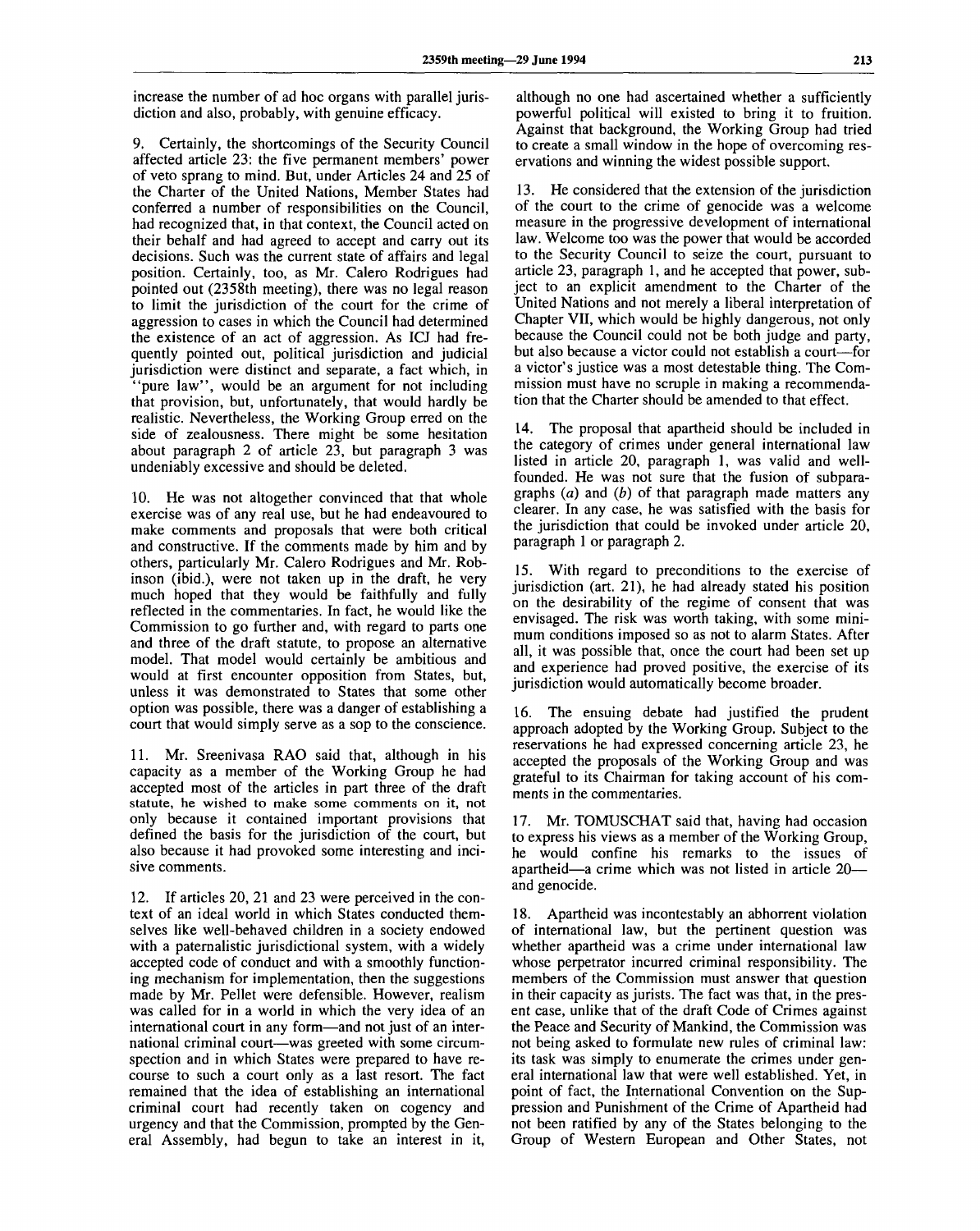because those States tolerated apartheid, but because the provisions of the Convention were drafted in excessively general terms which would make it possible, for example, to condemn as assistance to the crime of apartheid the establishment of trade relations of any kind with South Africa and because those States considered—and history had vindicated that view—that it was better to promote the equality of all South Africans by other peaceful means.

19. In practice, no person had been found guilty of the crime of apartheid under the Convention, a state of affairs that clearly illustrated the reluctance to apply the Convention, precisely because the view had been taken that the best way of combatting apartheid was to use political means.

20. The debate on the issue of apartheid should not be reopened at the current time and in the current context. The problems of South Africa had been dealt with, even if that did not mean the end of apartheid, which might re-emerge anywhere in the world. In that case, however, the debate should take place in the context of the draft Code of Crimes against the Peace and Security of Mankind.

21. Genocide was undeniably the most horrible and atrocious of crimes under general international law and he found it incomprehensible that anyone could be reproached for placing too much emphasis on it, at the expense of apartheid. The two phenomena could not be compared, for apartheid was not synonymous with death, whereas genocide was the extermination of entire ethnic communities, the supreme negation of civilization and solidarity, and any appropriate measure to combat it was therefore good. For that reason, he unreservedly accepted article 21, paragraph 1 *(a),* which was rightly based on consensus, and under which the crime of genocide could not be prosecuted without reference to the will of States, which must ratify the statute, thereby accepting the jurisdiction of the court. That was one of the two "openings" in the direction of the international community.

22. The second opening, provided by article 22 (Acceptance of the jurisdiction of the Court for the purposes of article 21) was also necessary. In addition, he shared the view expressed by Mr. Pellet, who wished to extend the list of crimes for which the court would have jurisdiction without the need for States to make a specific declaration of acceptance in that regard. The Commission must nevertheless be realistic and find a middle course. The draft statute had to be approved by the General Assembly and must thus command the political support of Member States. The type of jurisdiction that the Working Group had established with regard to the crime of genocide was really the strict minimum. If article 21, paragraph  $1(a)$  was deleted, there was a danger that the proposed court might cease to have any meaningful purpose. Furthermore, unless it created those two openings, the Commission might be short-circuited, particularly in view of the fact that discussions had begun at the Headquarters of the United Nations on the establishment of a jurisdictional mechanism to prosecute the persons responsible for genocide in Rwanda.

23. He was not entirely convinced of the need for paragraph 3 of article 23, which was too cautious. He agreed with Mr. Calero Rodrigues (2358th meeting) and Mr. Pellet that the best solution would simply be to eliminate it. In contrast, paragraph 1 of article 23 was entirely justified. The Security Council could take all the necessary measures to maintain and re-establish international peace and security and, contrary to what Mr. Sreenivasa Rao had just said, indicating in that paragraph that the Council was empowered to seize the court did not make it a judge: it simply meant that the Council had the power to institute proceedings, it being understood that the procuracy would establish the indictment and that independent judges would hear the case. That was not the same as endorsing victor's justice.

24. He would have preferred a more powerful institution, such as the one advocated by Mr. Pellet. However, had that choice been made, the Commission might be criticized for being overly zealous and the international community might reject the statute. Moreover, in view of its deadlines, the Working Group had not been able to prepare two totally parallel drafts, one based on the hypothesis of establishment by treaty and the other on the hypothesis of establishment by a resolution of the General Assembly or the Security Council. The draft under consideration was a good compromise, even if it contained traces of conservatism and orthodoxy, which arose from the weakness of legislative structures in the international community. In the absence of a better solution, a treaty was, under the present circumstances, the most viable legal instrument to be used in establishing the future international criminal court.

25. Mr. ROSENSTOCK said that taking a cautious view of the powers to be invested in the court would not weaken its capacity to meet the needs of the international community, but would in fact strengthen the likelihood that it would be established and available. An example in that regard was Article 36, paragraph 2, of the Statute of ICJ, which, at the time of its adoption, might have appeared overly cautious to those advocating compulsory jurisdiction, but which had not prevented the Court from making an important contribution, while its jurisdiction was accepted by an ever increasing number of States.

26. In respect of the international criminal court, cases were likely to be brought before it in one of two ways: agreement by all the parties concerned or a determination by the Security Council that the matter should be dealt with by the court.

27. With regard to the issue of apartheid, he agreed entirely with the views of Mr. Crawford (ibid.) and Mr. Tomuschat. He had some concerns about paragraph 1 of article 20 because it failed to provide enough guidance as to crimes under customary international law. The earlier draft had been preferable in certain respects. While the commentary helped clarify the situation to some extent, it might have placed more emphasis on Security Council resolution 827 (1993) of 25 May 1993 concerning the establishment of the International Tribunal, in which the Council had endorsed the report of the Secretary-General,  $\overset{8}{\circ}$  which had some important things to

<sup>&</sup>lt;sup>8</sup> Document S/25704 and Add.1.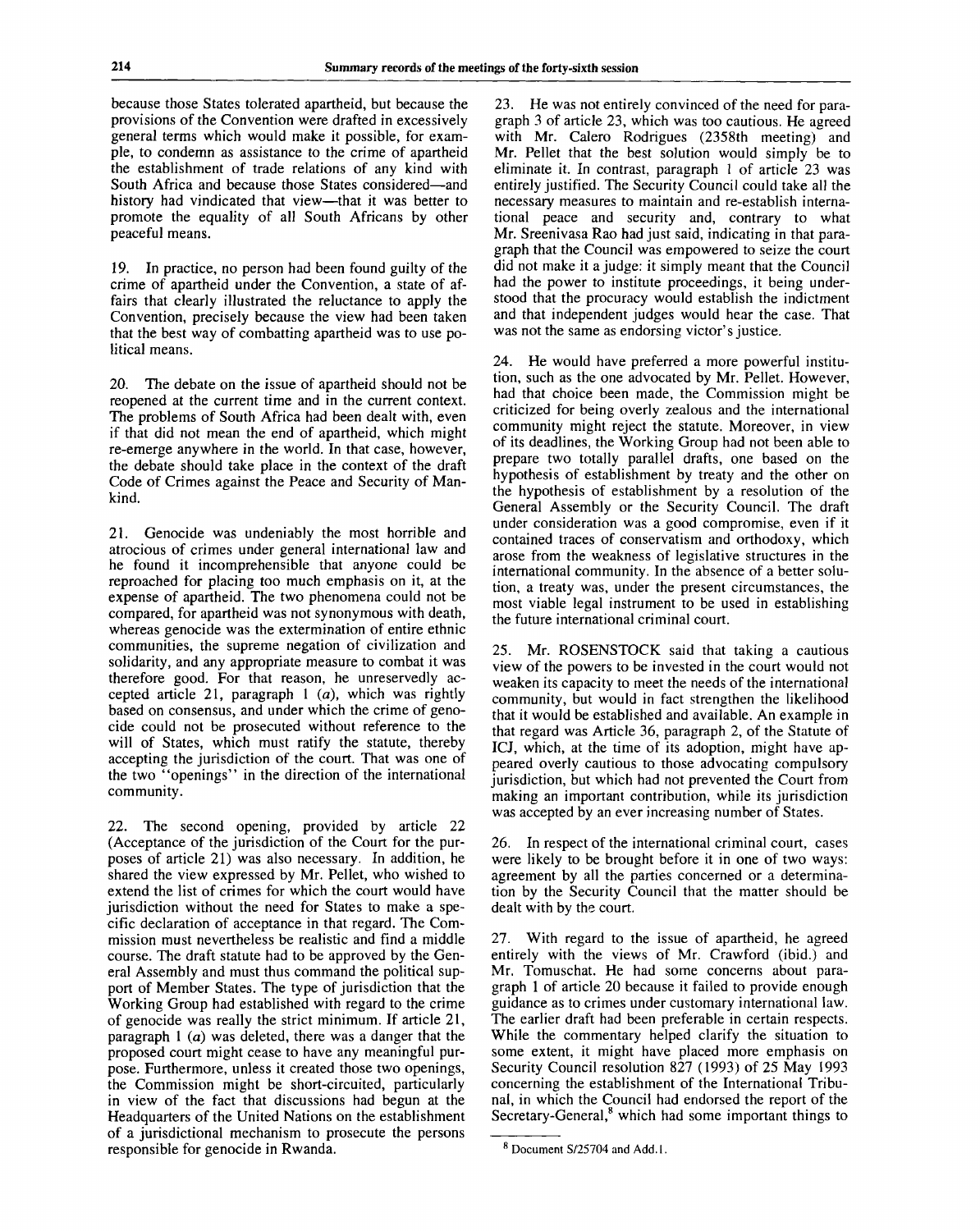say about the state of customary international law. He also agreed with the criticism of paragraph  $1$  (c): the expression "grave breaches of the laws of war" was a poor choice and should be replaced by "laws and customs of war".

28. He shared in large measure Mr. Robinson's view (2358th meeting) that the distinction between genocide and other crimes under general international law might not be necessary. Mr. Crawford's suggestion (ibid.) that an example of *ipso jure* jurisdiction should be provided was appealing, but some mention in the commentary would suffice and was probably less likely to make States apprehensive because even genocide could give rise to abusive litigation on the part of minorities.

29. He also believed that a decision by the Security Council should be an additional precondition with regard to the crimes referred to in article 20, paragraph 1. That was justified by the fact that those crimes involved, by definition, international peace and security and it was therefore important to avoid any abusive litigation so that the international community could give its full support to what was likely to be a complex and difficult process. It had been suggested in that regard that the process might be blocked by virtue of the rule of unanimity in the Council. Whether such concerns were justified or not, it was better to try to overcome the possible risk of blockage rather than to throw out the idea of a screening device altogether.

30. In respect of article 21, it was particularly important to guard against a *succes d'estime,* that is to say to try to establish a logical whole to which States might then refuse to accede. As indicated in the preamble and elsewhere in the text, the goal was not to replace existing systems, but to provide an additional regime.

31. The wording of paragraph 2, while a step in the right direction, was still in need of improvement because it was likely to give rise to hasty decisions and it did not place enough emphasis on the existing system, which it should add to, not replace. It should cover both those situations in which a decision to extradite had been taken and those where a valid request existed.

32. Paragraph 3 of article 23 had been slightly improved and there was no reason to fear that it might give rise to any abuse of process since the provision applied only where the Security Council was acting under Chapter VII of the Charter of the United Nations. He agreed with Mr. Tomuschat that article 23 did not in any way increase the powers of the Council; it merely recognized those powers, which should be enough to avoid creating new ad hoc tribunals.

33. Mr. de SARAM said that he would confine his comments to two essential points: paragraph 1 of article 20, which related to crimes under general international law, and article 23.

34. Generally speaking, although he endorsed the purposes of the two articles, he was not convinced that it was appropriate to include such provisions in the draft statute. As the Chairman of the Working Group had described it, the draft statute was intended to serve an adjectival or procedural purpose. Yet, article 20, paragraph 1, and article 23 seemed to be going beyond what was necessary in that regard.

35. In respect of article 20, paragraph 1, he recalled that the purpose of article 20 was to define for those States that chose to become parties to the statute the crimes over which the court would have jurisdiction, subject to certain substantive preconditions contained in article 21 and the procedural preconditions contained in article 22. Where a crime was defined in a treaty, as was the case of genocide and breaches of the laws of war, as well as other offences listed in the annex to the statute, the purpose of article 20 was already achieved. What, then, was the point of stipulating, as article 20 did, that the crimes of genocide and breaches of the laws of war were also crimes under general international law? It would seem that States, whether they were party to a treaty or not, would, on becoming parties to the statute, accept the court's jurisdiction in respect of crimes referred to in the treaties listed in the statute, subject to the substantive and procedural preconditions laid down in articles 21 and 22. There was therefore no reason to indicate in article 20, paragraph 1, that those treaty crimes should also be considered as crimes under general international law.

36. Such an indication was all the more questionable in that it raised other sensitive issues, in particular that of determining at what point treaty rules became an integral part of customary international law. It was difficult to answer such a question in the realistic but modest framework of a draft statute for an international criminal court.

37. Listing aggression among the crimes under general international law inevitably gave rise to the question whether the Definition of Aggression, adopted by the General Assembly in  $1974^9$  and regarded by some as only a relatively flexible recommendation to the Security Council, could be used as a definition to establish individual criminal responsibility in a court of law, having regard to the precision required by criminal law. He did not think so.

38. In respect of the fourth category of crimes mentioned in article 20, paragraph 1, namely, crimes against humanity, it could also be asked, at the present stage in the development of international law, at what level of magnitude violence against humanity should, in the absence of a treaty regime, be tried at the international level as an international crime. In his view, the category of crimes against humanity was too broad and too vague to qualify those acts as crimes under general international law and it was thus premature, incorrect and unnecessary to refer to it in article 20, paragraph 1.

39. While he was thus in favour of the deletion of article 20, paragraph 1, he did not wish to imply that certain acts of aggression and certain acts in the category of crimes against humanity did not form part of international law. In his view, such questions must be resolved within the framework of the draft Code of Crimes against the Peace and Security of Mankind. The Commission should therefore continue to make every effort to draft a code that would be as widely acceptable as

<sup>&</sup>lt;sup>9</sup> General Assembly resolution 3314 (XXIX).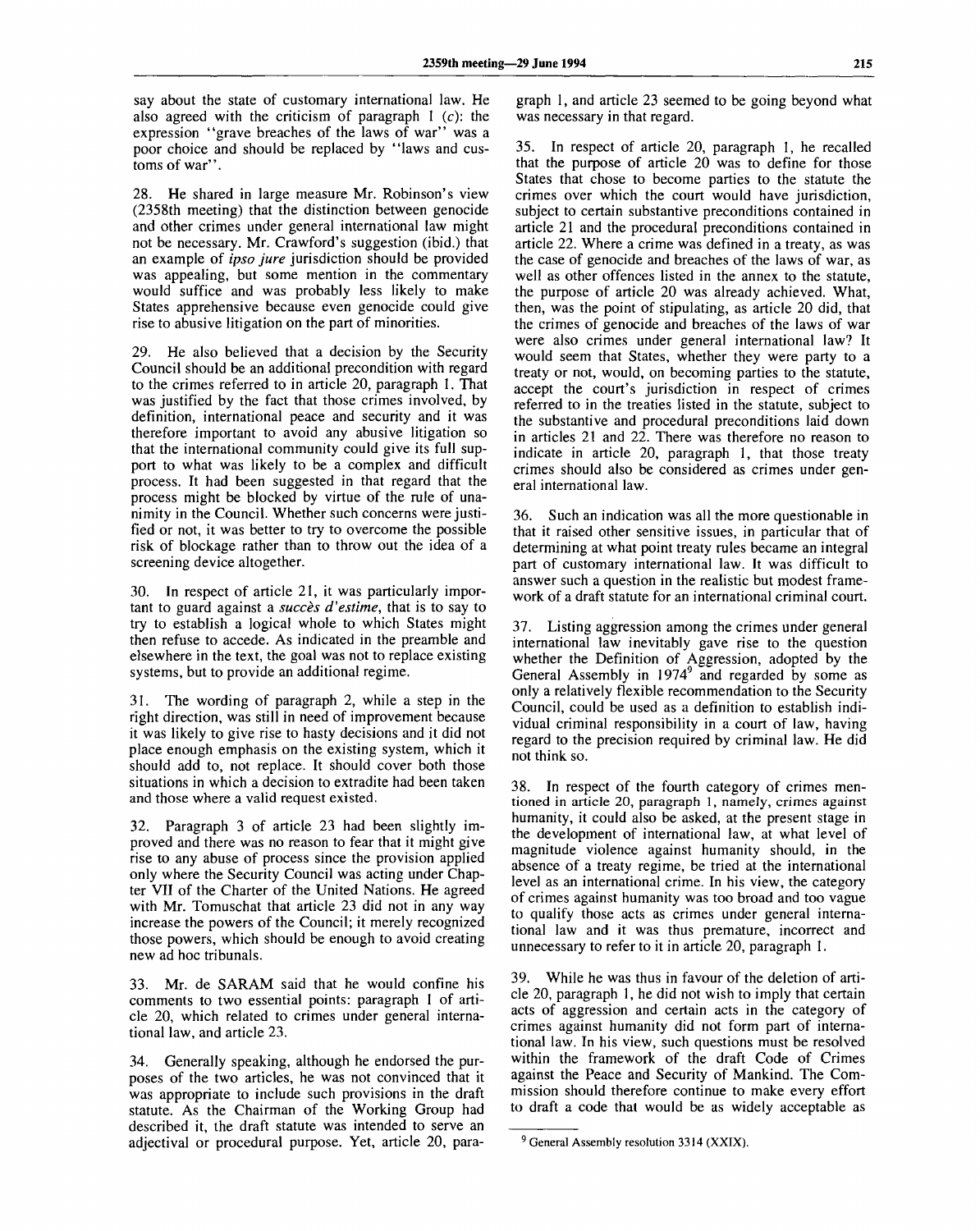possible. At that time, it would have to be decided whether it was justified to exclude apartheid from the list of crimes under international law.

40. It would be preferable to delete article 23 and to recall very clearly in a preambular paragraph the paramountcy of the Charter of the United Nations and the obligations set forth therein and the need to preserve the respective roles of the Security Council and the General Assembly. In that connection, the Commission might be guided by the proviso contained in the Definition of Aggression, which read:

*Bearing in mind* that nothing in this Definition shall be interpreted as in any way affecting the scope of the provisions of the Charter with respect to the functions and powers of the organs of the United<br>Nations.<sup>10</sup>

41. The assigning of a specific role to the Security Council was a matter which needed to be carefully considered and it should be borne in mind that the provisions of the Charter and the continuous evolution of practice under the Charter was an extraordinarily complex and difficult field. In view of its obvious political dimensions, the matter ought to be seriously considered by the General Assembly in consultation with the Council so that acceptable provisions could be included in the statute.

42. He endorsed the comments made by Mr. Rosenstock on paragraph 2 of article 21 and he firmly supported Mr. Robinson's proposal (2358th meeting) that it should be made clear that when, in the framework of extradition treaties in force, a valid request was received, it should be acted upon.

43. Mr. VILLAGRAN KRAMER said that he did not wish to reopen a philosophical debate by asking again whether the Commission was in the realm of *lex lata* or of *lex ferenda.* The Commission's mandate was to prepare texts which might sometimes be a simple codification of existing rules and sometimes, when the Commission thought it appropriate, constitute progressive development of international law. But the Commission's efforts must always be aimed at drafting viable proposals which took the realities into account. And quite obviously in the case of the statute of an international criminal court, the Drafting Committee's efforts should be aimed at ensuring that Governments would find the Commission's proposals workable, would accept its premises and, when necessary, would go even further along the indicated road.

44. The text under consideration did, of course, have its faults, but it had the advantage of existing and he invited its detractors, instead of making criticisms, to submit in writing alternative proposals or even a complete counter-draft which could be compared with the present one. The draft statute submitted by the Working Group had solid foundations. Account had been taken, for example, of the work of the International Criminal Law Commission and of the results of the World Conference on the Establishment of an International Criminal Tribunal to Enforce International Criminal Law and Human Rights which had taken place from 2 to 5 December 1992 at the invitation of the International Institute of Higher Studies in Criminal Sciences at Syracuse, Italy and the International Meeting of Experts on the Establishment of an International Criminal Court, which had been held in Vancouver from 22 to 26 March 1993, at the invitation of the International Centre for Criminal Law Reform and Criminal Justice Policy. Account had also been taken of the comments which Member States had submitted to the Security Council through the Secretary-General of the United Nations in connection with the establishment of the International Tribunal, in particular the report of the Committee of French Jurists,<sup>11</sup> in the drafting of which Mr. Pellet had participated and which contained the basic elements of the statute of the International Tribunal. The document before the Commission could thus be regarded as a distillation of the discussions in other forums. That was a great advantage, since the positions stated by Governments had thus been taken into consideration, together with all the comments submitted to the Commission.

45. Having thus defended in a plenary meeting of the Commission the draft articles prepared by the Working Group, which had done excellent work, particularly on the essential issue of jurisdiction, he had a number of specific comments to make.

46. First of all, it would be preferable for the planned international criminal court to be established by treaty and not by a resolution of the General Assembly or the Security Council. For what in practice was the effect of such resolutions? Unfortunately, experience had revealed their limitations. It must be acknowledged that the international community was powerless to resolve, for example, the situations in Rwanda or Haiti, if only owing to the principle of non-interference.

47. His other comments related more specifically to part three of the draft statute. First, with regard to the appropriateness of including apartheid among the crimes listed in article 20, paragraph 1, he recalled the distinction between crimes established under or pursuant to treaties and crimes under general international law. That distinction had already been made in the text of the draft statute annexed to the report of the Commission to the General Assembly on the work of its forty-fifth session.<sup>12</sup> The Assembly, far from finding the distinction baseless, had endorsed its underlying principle. The Commission had refined its approach even further in the present text. It had examined much more realistically the fundamental difference between crimes defined by treaties and crimes which, by their nature, fell under general international law. Where did apartheid stand? There was no doubt that it was a hateful international crime which was unfortunately not limited to South Africa and whose seeds could already be perceived in other regions of the world. It was enough to look at the progress made by fundamentalist movements in some societies. But the nature and gravity of a crime was one thing and the question whether it was a crime under general international law was another. Of course, ICJ had given some guidance in that regard. It had shown that the existence of

<sup>&</sup>lt;sup>11</sup> Document S/25266.

<sup>12</sup>  *Yearbook... 1993,* vol. II (Part Two), p. 100, document A/48/10, annex.